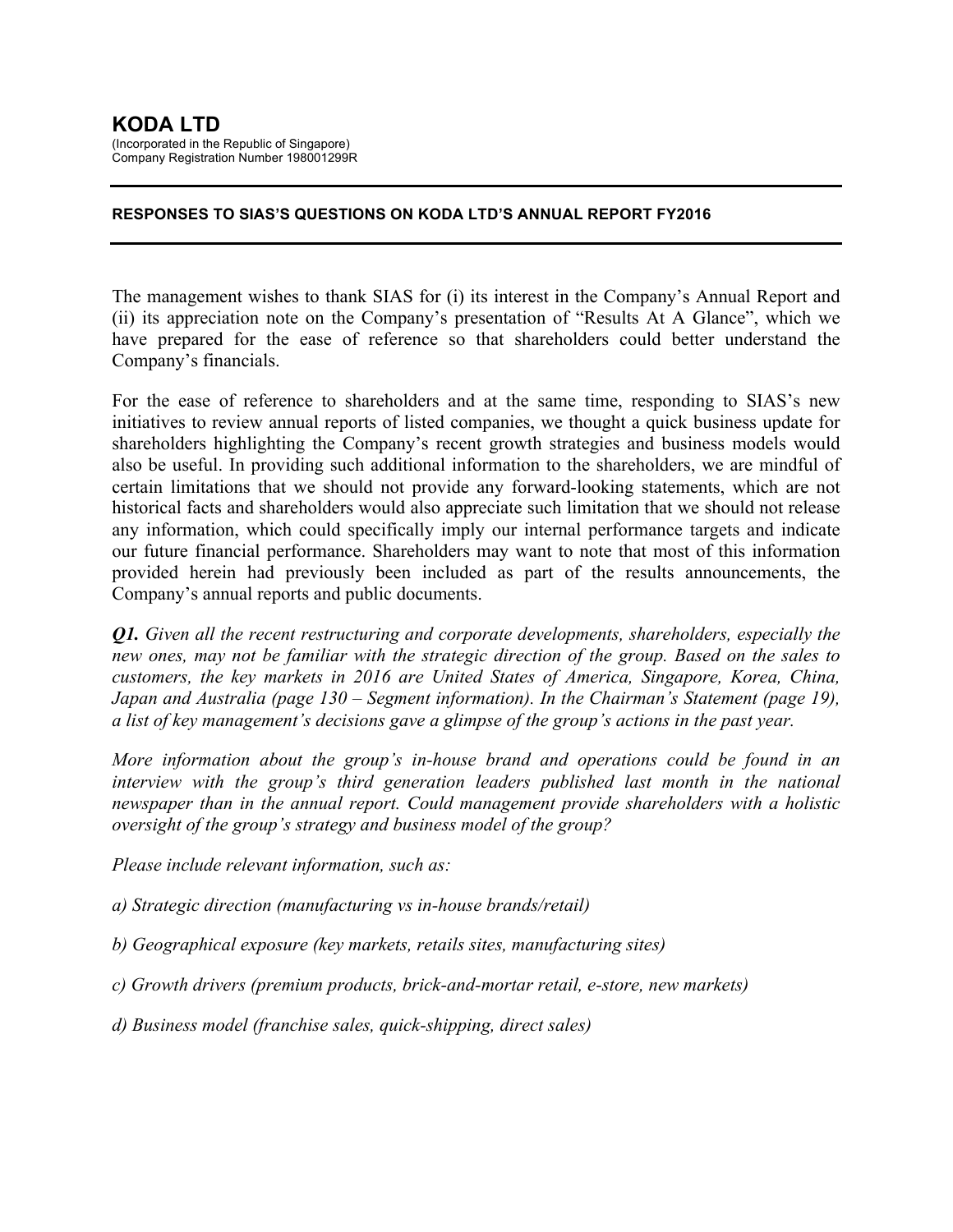### *Company's reply*

#### *Strategic directions, growth strategies, geographical exposure and business model of the Group*

We are primarily an original design manufacturer ("ODM") of furniture specialising in household furniture for the middle to upper-middle class consumers. We focus on our design expertise, intensified efforts in research & development and invest in innovative manufacturing processes to differentiate ourselves from the competition. We produce high-quality, design intensive products at affordable prices for our clients. We have a diversified customer base – selling to over 190 customers across 35 countries around the world, with our key markets now in the USA, Australia, Korea and Japan. Many of our customers own large and well-known furniture brands (which we have been able to sell directly to). To support our sales and marketing activities, we have manufacturing facilities in Vietnam and Malaysia with purpose built plants and warehouses supported by a strong sub-contracting base and supply chain network. Our supply chain cycles and procurement base (in Malaysia and Vietnam) are managed in order to meet shorter delivery lead-times for our customers, which is also one of our competitive advantages in addition to our design capabilities and cost effectiveness.

In order to further drive sales, we have recently focused our marketing efforts on a few selected customers (i.e. the top 5% of customers in our key markets) and invested in dedicated production lines for economies of scale. Expanding our revenues stream and leveraging on our design capabilities, we have developed and launched our in-house concept brand, Commune. Commune has been doing well since its inception and has since expanded with Commune concept stores across Singapore, China, Malaysia and Australia. Meanwhile, there are currently no market signs suggesting that we should or would slow down the opening of more of such dealership concept stores in these regions over the medium-term. As such, we expect to continually invest part of our resources for the expansion of Commune. We have also recently introduced an innovative retail experience (3D floor-planning and Virtual Reality) under the in-house brand to further improve on the customer retail experience. Whilst ODM sales to our key international markets are expected to remain as our largest revenues segment, Commune is one of our key initiatives to grow sales and improve profitability.

In doing so, we also wish to draw to our shareholders' attention (as our Managing Director wrote in his statement – "Going Forward" – in the FY2016 Annual Report) that:

"*Whilst the furniture markets have since become more price-sensitive as a result of escalating cost pressures, I continue to believe that we should not (and which we have never in the past) embark on an aggressive 'cut-throat' pricing strategy. It is thus extremely important that we drive agility, keep good cost discipline and beef up our R&D so that we can continue to produce design-intensive products at affordable prices and in cost-effective ways. Our priorities continue to be sustaining our operating margins and cash flows*".

This mainly explains our business philosophy, existing business models and strategies.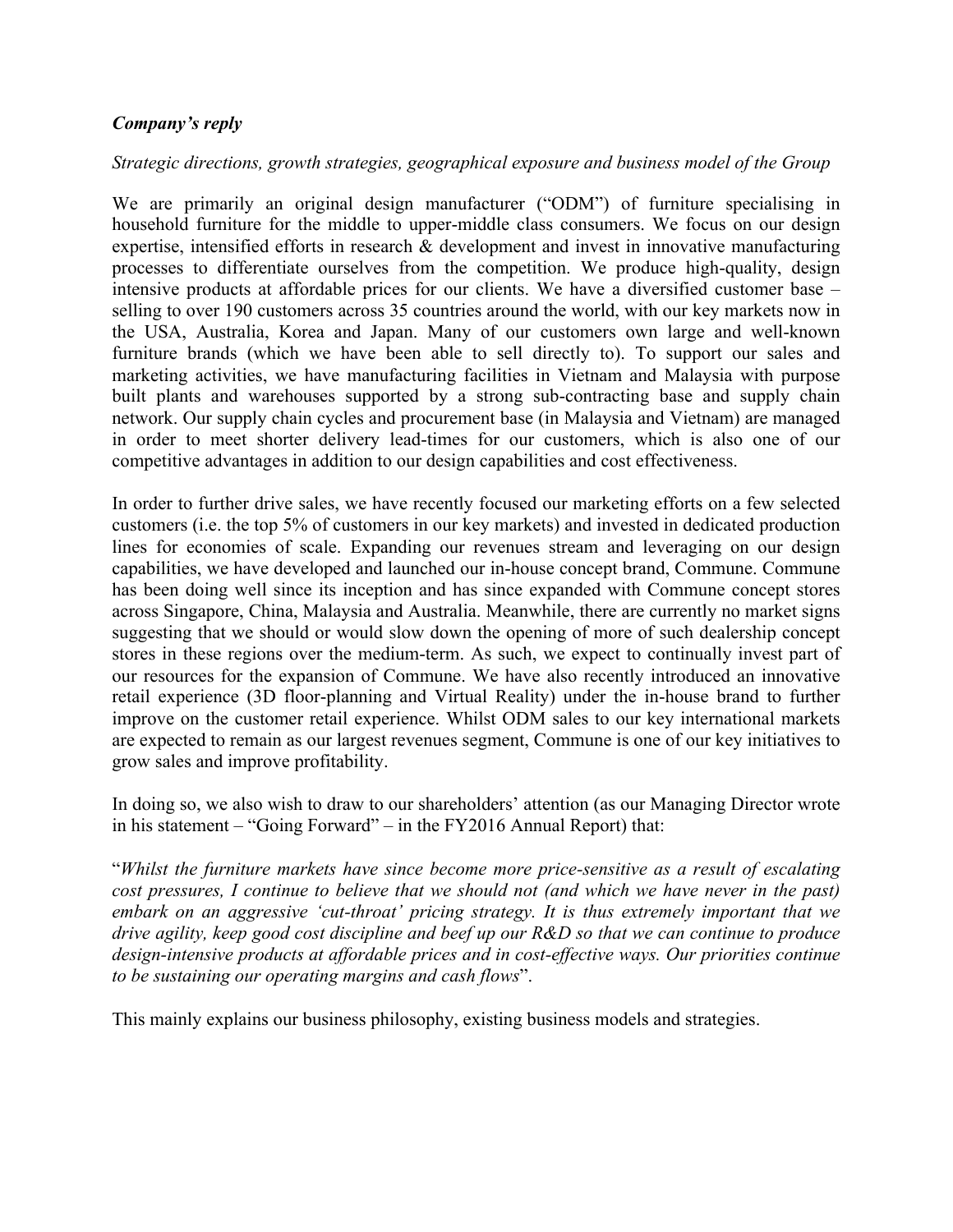*Q2. In the Managing Director's Statement (page 21), the five-year summary of financial performance shows that the net profit attributable to owners of the company over the last five years is slightly negative while the net asset value per share has been fairly stable. With the restructuring completed, the latest results show some encouraging signs as the gearing has been brought down to 0.07x and return on equity jumping to 7.2%. At its peak, the return on equity*  was nearly 30% and revenue was as high as US\$60 million. Given the current market *conditions, the group's current scale and the new business model, can the board share some of the key performance targets they have set for management, including key metrics like revenue, gross profit margin and return on equity? What is the current utilisation rate of the manufacturing sites?*

## *Company's reply*

As disclosed in the Report on Corporate Governance, matters which require the Board's approval include the annual budgets and performance of the Group. Once approved, this budget will then become an internal guide for management. Yes, as SIAS has correctly pointed out, we are encouraged by the improving gearing position of the Group. Specifically, the improved operating cash flows position of the Group and lower working capital investments primarily helped to lower overall debt positions and improved the debt/equity ratio. The higher earnings in FY2016 boosted our return on equity ratio.

As re-iterated, we wish to highlight that we are not able to (and we should not) provide any forward-looking statements, estimates and forecasts, which would imply specific financial guidance to our shareholders. However, in monitoring our key performance targets, we are well aware of the need to update shareholders via an official SGXnet announcement or issue a 'profit guidance note' if there is a unusual deviation between the 'to-be-reported' profits and the comparable in the prior corresponding periods. Barring any unforeseen circumstances, there is no such need to issue a 'profit guidance note' for the time being.

We have always been targeting to achieve an optimal manufacturing capacity utilisation rate of 80% to 85%, on average – in our factories in Malaysia and Vietnam.